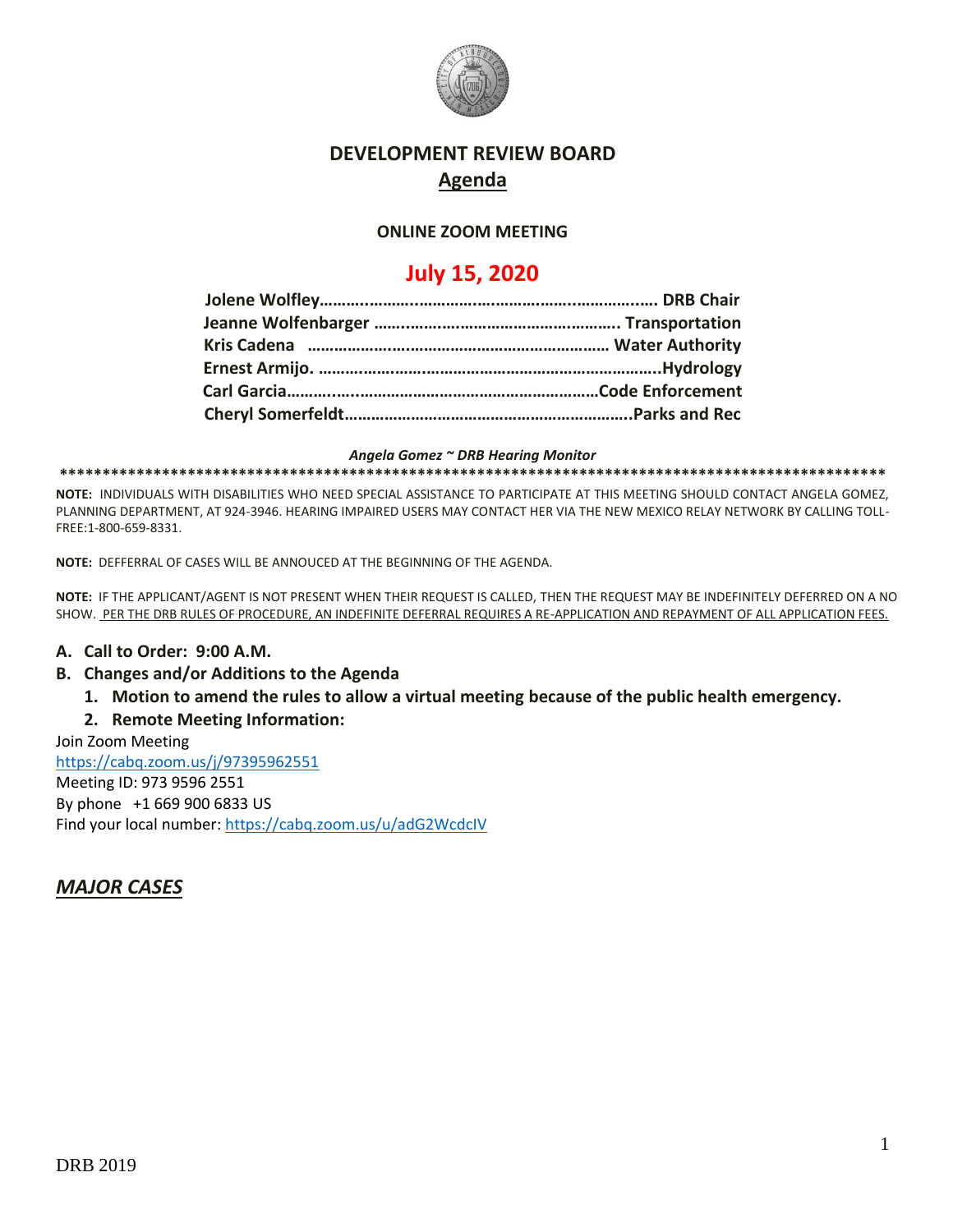**1. PR-001991 SD-2020-00107 - FINAL PLAT ARCH + PLAN LAND USE CONSULTANTS** agent(s) for **PV VALLE PRADO LLC/PV TRAILS ALBUQUERQUE LLC**  request(s) the aforementioned action(s) for all or a portion of: **TRACT 6 BULK LAND PLAT OF THE TRAILS UNIT 3A & TRACT C, CORRECTION PLAT OF VALLE PRADO UNIT 3, zoned R-1B, located at WOODMONT AVE between RAINBOW BLVD and PASEO DEL NORTE**, containing approximately 15.52 acre(s). (C-9) **PROPERTY OWNERS**: PV VALLE PRADO LLC, PV TRAILS ALBUQUERQUE LLC **REQUEST**: CREATE A 45 LOT & 7 TRACT SUBDIVISION **2**. **[Project # 1345](http://data.cabq.gov/government/planning/DRB/PR-001345/DRB%20Submittals/PR-2018-001345_July_15_2020/Application/Ceja%20Vista%20IIA%20Extension%20Merge%20File%202018-001345.pdf) SD-2020-00104 – EXTENSION OF INFRASTRUCTURE IMPROVEMENTS AGREEMENT (EIIA) MARK GOODWIN & ASSOCIATES, PA** agent(s) for **CEJA VISTA, LLC** request(s) the aforementioned action(s) for all or a portion of: **TRACT RR-3-A thru RR-3-E, zoned R-1A, located on DENNIS CHAVEZ BLVD between MEAD AVE and 98th ST**, containing approximately 98.9070 acre(s). (P-9) **PROPERTY OWNERS**: CEJA VISTA LLC **REQUEST**: 2 YEAR EXTENSION REQUEST **3. [Project # PR-2019-002411](http://data.cabq.gov/government/planning/DRB/PR-002411/DRB%20Submittals/PR-2020-002411_Jul_15_2020%20(Supp)/Application/PR-2019-002411%20-%20DRB%20Supplemental%20Submittal%20COA%20Planning-Reduced%20Size.pdf) SD-2020-00102 – PRELIMINARY PLAT SD-2020-00103 – VACATION OF PUBLIC EASEMENT VA-2020-00154 – TEMPORARY DEFERRAL OF SIDEWALK CONSTRUCTION VA-2020-00155 -SIDEWALK WAIVER(A1) VA-2020-00157- SIDEWALK WAIVER (A2) VA-2020-00174** -**SIDEWALK WAIVER (A3) VA-2020-00179 -SIDEWALK WAIVER (A4) VA-2020-00160 -RDWAY WIDTH WAIVER (B1) VA-2020-00182 -RDWAY WIDTH WAIVER(B2) VA-2020-00183 -RDWAY WIDTH WAIVER(B3) VA-2020-00163 -RDWAY WIDTH WAIVER(B4) VA-2020-00164 -RDWAY WITDTH WAIVER(C) VA-2020-00165 -BLOCK WAIVER (D1) VA-2020-00166 -BLOCK WAIVER (D2) VA-2020-00185 – BLOCK WAIVER(D3) VA-2020-00168 – BLOCK WAIVER (D4) VA-2020-00169 – BLOCK WAIVER (D5) VA-2020-00170 – BLOCK WAIVER (D6) VA-2020-00171 – BLOCK WAIVER (D7) ISAACSON & ARFMAN, INC**, PA agent(s) for **SUCCESS LAND HOLDINGS, LLC** request(s) the aforementioned action(s) for all or a portion of: zoned R-1A, **located at 118TH ST SW between AMOLE MESA AVE SW and COLOBEL SW**, containing approximately 82.931 acre(s). (N-08) *Deferred from 7/8/20]* **PROPERTY OWNERS**: SUCCESS LAND HOLDNGS LLC C/O PRICE LAND & DEVELOPMENT GROUP INC **REQUEST**: PRELIMINARY PLAT, VACATION OF PUBLIC EASEMENT, VARIANCE REQUESTS FOR TEMPORARY DEFERRAL OF SIDEWALK, SIDEWALK WAIVER, VARIANCE TO IDO, VARIANCE TO DPM

**VA-2020-00172 – CUL DE SAC WAIVER (E)**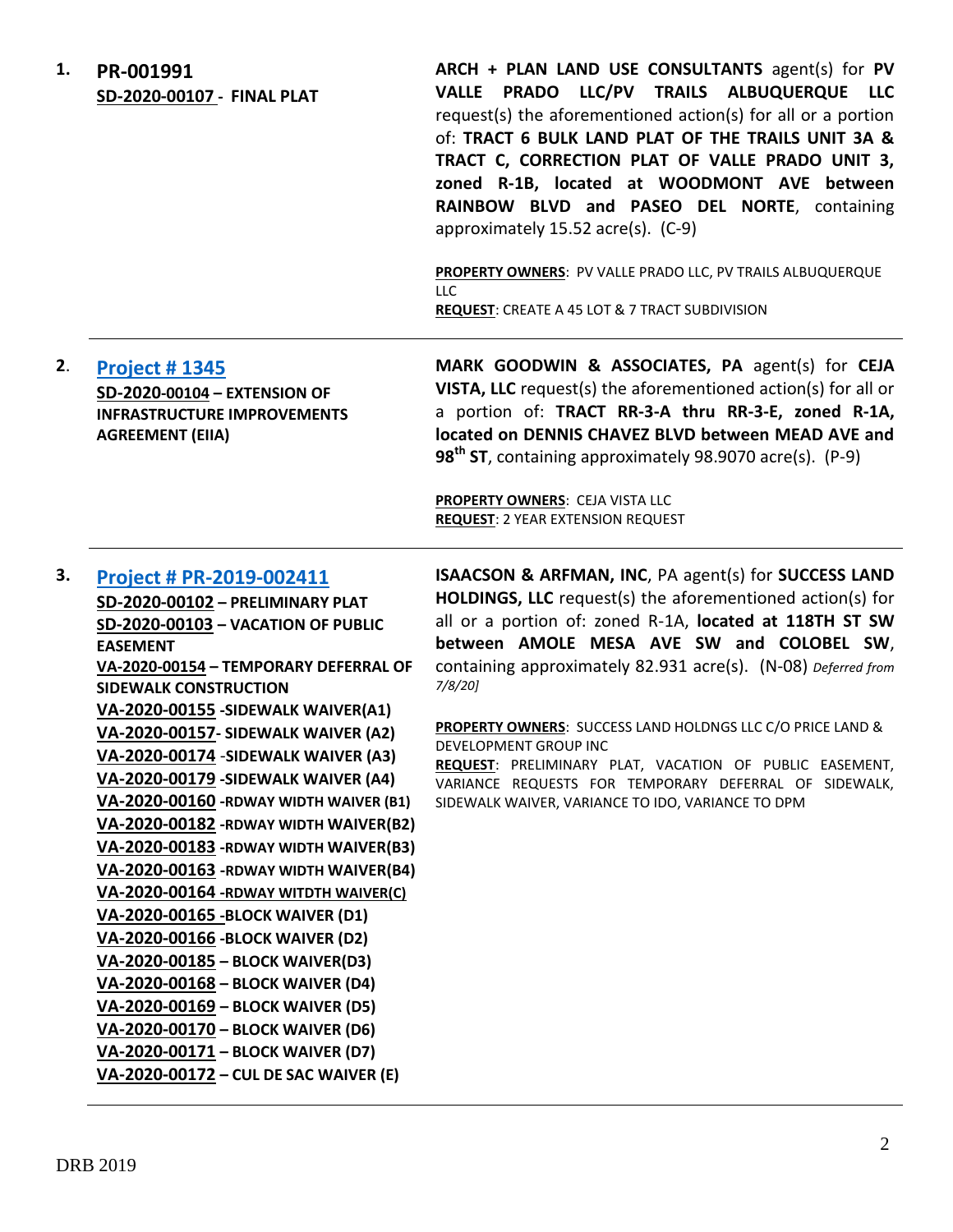| 4. | PR-004049<br>SD-2020-00121-PRELIMINARY/FINAL PLAT                    | ALDRICH LAND SURVEYING agent(s) for WESTERN TRAIL<br>TENANCY IN COMMON, GRAYLAND CORPORATION<br>request(s) the aforementioned action(s) for all or a portion<br>of: TRACTS A-2, LAVA TRAILS, zoned MX-L, located at<br>WESTERN TRAIL between SOUTHEAST CORNER OF UNSER<br>and WESTERN TRAIL, containing approximately 5.0236<br>$\arccos(5)$ . (F-10)<br>PROPERTY OWNERS: GRAYLAND CORP & J2C LLC & LEE RVT & MESCALL<br>THOMAS J & SPRING FRANK L & ETAL<br>REQUEST: CREATE 2 NEW TRACTS FROM 1 EXISTING TRACTS AND<br>RELOCATE TEMPORARY DRAINAGE EASEMENT |
|----|----------------------------------------------------------------------|--------------------------------------------------------------------------------------------------------------------------------------------------------------------------------------------------------------------------------------------------------------------------------------------------------------------------------------------------------------------------------------------------------------------------------------------------------------------------------------------------------------------------------------------------------------|
| 5. | PR-001996<br>SD-2020-00129 - AMENDMENT TO<br><b>PRELIMINARY PLAT</b> | PRICE LAND DEVELOPMENT GROUP (SCOTT STEFFEN)<br>agent(s) for PV DURANGO, LLC (KEVIN WECHTER)<br>request(s) the aforementioned action(s) for all or a portion<br>of: TRACT H, DURANGO UNIT 1, zoned R-1B, located at<br>WOODMONT AVE NW between RAINBOW BLVD NW and<br>PASEO DEL NORTE, containing approximately 18.83 acre(s).<br>$(C-9)$<br><b>PROPERTY OWNERS: PV DURANGO, LLC</b><br>REQUEST: AMENDMENT TO EXISTING PRELIMINARY PLAT AND<br><b>INFRASTRUCTURE LIST</b>                                                                                    |
| 6. | PR-001996<br>SD-2020-00124 - AMENDMENT TO<br><b>PRELIMINARY PLAT</b> | PRICE LAND DEVELOPMENT GROUP (SCOTT STEFFEN)<br>agent(s) for PV DURANGO, LLC (KEVIN WECHTER<br>requests)the aforementioned action(s) for all or a portion<br>of: LOT 22 BLOCK 13, NORTH ALBUQUERQUE ACRES TRACT<br>A UNIT B, DURANGO UNIT 1 zoned R-1, located on<br>WOODMONT AVE, containing approximately 11.42 acre(s).<br>$(C-9)$<br>PROPERTY OWNERS: PV DURANGO, LLC<br>REQUEST: AMENDMENT TO EXISTING PRELIMINARY PLAT and<br><b>INFRASTRUCTURE LIST</b>                                                                                               |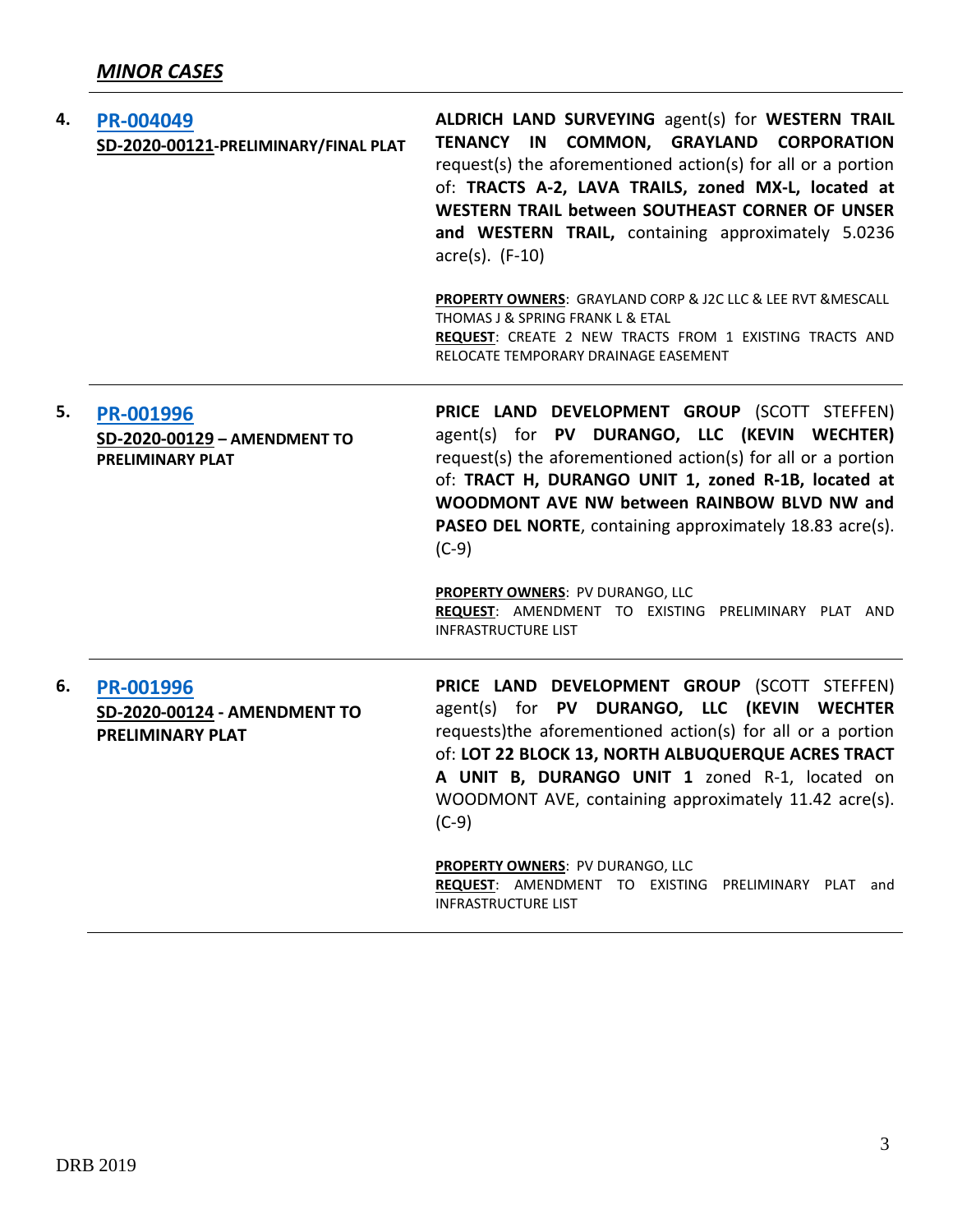**7. [PR-003626](http://data.cabq.gov/government/planning/DRB/PR-2020-003626/DRB%20Submittals/PR-2020-003626_July_15_2020/Application/PR%202020-003626%20PRELIM%20FINAL%20PLAT.pdf) SD-2020-00132 – PRELIMINARY/FINAL PLAT** *(Sketch Plat 4/22/20)* **ARCH + PLAN LAND USE CONSULTANTS** agent(s) for **JULIAN & SUSANA CULL** request(s) the aforementioned action(s) for all or a portion of: **7A & 7B, VAN CLEAVE ACRES zoned R-A, located at 1540 VAN CLEAVE NW between SAN ISIDRO ST and GRIEGOS LATERAL**, containing approximately 0.8233 acre(s). (G-13) **PROPERTY OWNERS**: JULIAN & SUSANA CULL **REQUEST**: LOT LINE ADJUSTMENT BETWEEN 2 EXITING LOTS **8. [PR-002905](http://data.cabq.gov/government/planning/DRB/PR-002905/DRB%20Submittals/PR-2019-002905_Jul_15_2020/Application/DRB%20P&F%20Arch%20&%20Plan%20PR-002905%20SD-2020-00132%20signed%20copy.pdf) SD-2020-00132 – PRELIMINARY/FINAL PLAT** *(Sketch Plat 1/15/20)* **ARCH + PLAN LAND USE CONSULTANTS** agent(s) for **SUNPORT PARK HOSPITALITY LLC** request(s) the aforementioned action(s) for all or a portion of: 2**-A-2, SUNPORT PARK, zoned NR-BP, located at WOODWARD RD between UNIVERSITY BLVD and TRANSPORT ST**, containing approximately 2.0473 acre(s). (M-15) **PROPERTY OWNERS**: UNPORT PARK HOSPITALITY LLC **REQUEST**: CREATE 2 LOTS FROM 1 EXISTING LOT, GRANT ADDITIONAL RECIPROCAL CROSS ACCESS, DRAINAGE EASEMENT.

| 9.  | <b>Project # PR-2019-002332</b><br>SD-2020-00085 - PRELIMINARY/FINAL<br><b>PLAT</b><br>VA-2020-00224 - DPM WAIVER | ARCH + PLAN LAND USE CONSULTANTS & RIO GRANDE<br><b>ENGINEERING</b> agent(s) for <b>JODY MASTERS</b> request(s) the<br>aforementioned action(s) for all or a portion of: MAP 38<br>300-A1, LANDS OF MASTER, BORIN AND MEMMER zoned<br>R-A, located at 2737 CARSON RD NW between MONTOYA<br><b>NW</b><br><b>RIO</b><br><b>GRAND BLVD NW, containing</b><br>ST.<br>and<br>approximately 0.92acre(s).<br>$(H-12)$ {Deferred from 6/10/20,<br>6/24/20.7/8/20]<br><b>PROPERTY OWNERS: JODY MASTERS</b><br><b>REQUEST: CREATE 2 LOTS FROM ONE EXISTING LOTS</b> |
|-----|-------------------------------------------------------------------------------------------------------------------|-----------------------------------------------------------------------------------------------------------------------------------------------------------------------------------------------------------------------------------------------------------------------------------------------------------------------------------------------------------------------------------------------------------------------------------------------------------------------------------------------------------------------------------------------------------|
| 10. | <b>PR-003945</b><br>SD-2020-00128 - PRELIMINARY/FINAL<br><b>PLAT</b><br>(Sketch plat $6/17/20$ )                  | CSI - CARTESIAN SURVEYS, INC. agent(s) for SHERI CRIDER<br><b>AND BARBARA BELL</b> request(s) the aforementioned<br>action(s) for all or a portion of: LOTS 35 THRU 38, J.M.<br>MOORE REALTY CO. ADDITION #1, zoned R-1A, located at<br>1243 8 <sup>TH</sup> ST NW between MOUNTAIN RD NW and KINLEY<br>AVE NW, containing approximately 0.2466 acre(s). (J-14)<br><b>PROPERTY OWNERS: SHERI CRIDER AND BARBARA BELL</b><br><b>REQUEST: ELIMINATE INTERIOR LOT LINES BETWEEN 4 EXITING LOTS</b><br>AND CREAT TWO NEW LOTS                                 |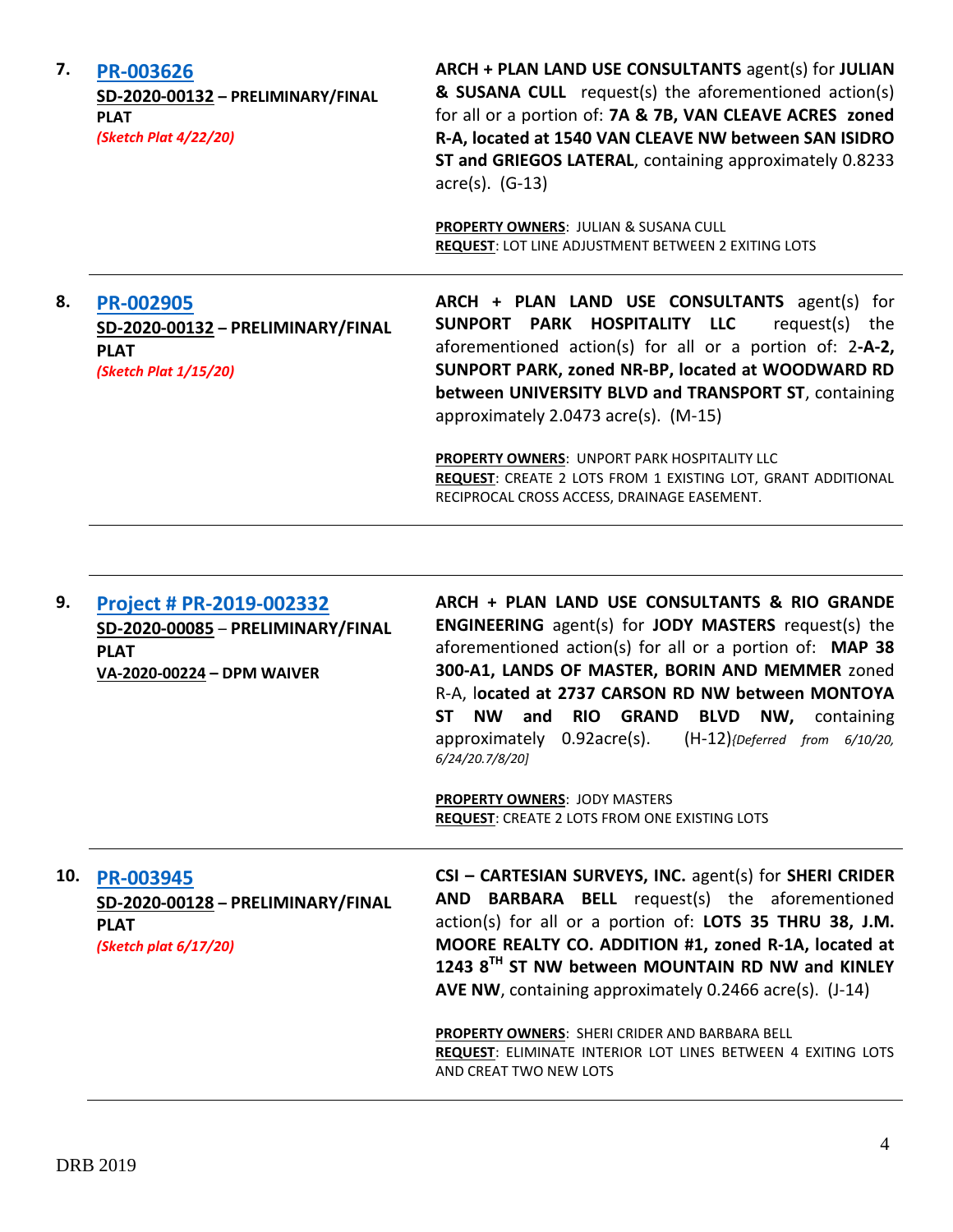| Project # PR-2019-003223<br>SD-2020-00111 - PRELIMINARY/FINAL<br><b>PLAT</b><br>VA-2020-00229 - SIDEWALK WAIVER                      | CSI - CARTESIAN SURVEY'S INC. agent(s) for SYLVIA<br><b>MARTIN</b> request(s) the aforementioned action(s) for all or a<br>portion of: LOT C AND TRACT 133-B1-A2, LANDS OF REGINA<br>AVILA & MARY LUCERO zoned R-1D, located at 517 47 <sup>TH</sup> ST<br>NW between BLUEWATER RD NW and RINCON PL NW,<br>containing approximately 0.4268 acre(s). (J-12) [Deferred from<br>$7/8/20$ ]<br><b>PROPERTY OWNERS: MARTIN CESAR &amp; SYLVIA</b><br><b>REQUEST: LOT LINE ELIMINATION</b>                                                                               |
|--------------------------------------------------------------------------------------------------------------------------------------|--------------------------------------------------------------------------------------------------------------------------------------------------------------------------------------------------------------------------------------------------------------------------------------------------------------------------------------------------------------------------------------------------------------------------------------------------------------------------------------------------------------------------------------------------------------------|
| <b>Project #PR-2019-002519</b><br>SD-2019-00122 - PRELIMINARY/FINAL<br><b>PLAT</b><br>VA-2020-00228 - DPM WAIVER                     | JAG PLANNING AND ZONING, LLC agent(s) for PORFIE O.<br><b>MALDONADO</b> request(s) the aforementioned action(s) for<br>all or a portion of LOTS 1-A AND 2-A, BLOCK A, ANDERSON<br>& THAXTON'S REPLAT OF A PORTION OF TORREON<br>ADDITION, zoned NR-C, located at 801 & 813 GIBSON BLVD<br>SE, east of WALTER BLVD SE and west of I-40, containing<br>approximately 0.7346 acre(s). (L-14)[Deferred from 7/10/19,<br>7/31/19, 8/14/19, 10/23/19, 5/6/20, 5/20/20, 6/17/20]<br>PROPERTY OWNERS: MALDONADO PORFIE O & LESLIE A<br><b>REQUEST: LOT LINE ADJUSTMENT</b> |
| <b>PR-001903</b><br>SD-2020-00123 - VACATION OF PRIVATE<br><b>EASEMENT</b><br>SD-2020-00134 - VACATION OF PRIVATE<br><b>EASEMENT</b> | <b>BOHANNAN HUSTON INC. (MIKE BALASKOVITS)</b> agent(s)<br>for GAMMA DEVELOPMENT, LLC (CK SCOTT) request(s) the<br>aforementioned action(s) for all or a portion of: TRACT 3B-<br>3, LANDS OF IHS, zoned R-2, located on HORIZON BLVD<br>between BALLOON MUSEUM DR and ALAMEDA BLVD,<br>containing approximately 7.76 acre(s). (B-17)<br>PROPERTY OWNERS: GAMMA DEVELOPMENT<br><b>REQUEST: VACATION OF TWO PRIVATE EASEMENTS</b>                                                                                                                                   |
| Project # PR-2020-003707<br>SI-2020-00247 - SITE PLAN                                                                                | <b>RESPEC</b> agent(s) for SONATA TRAILS, LLC request(s) the<br>aforementioned action(s) for all or a portion of: TRACTS 1, 2<br>& 3, UNIT 4, zoned MX-M, located at UNIVERSE BLVD NW<br>between PASEO DEL NORTE BLVD and TREELINE AVE NW,<br>containing approximately 29.9 acre(s). (C-10)[Deferred from<br>6/3/20, 6/24/20]<br><b>PROPERTY OWNERS: SONATA TRAILS LLC</b><br>REQUEST: APARTMENT COMPLEX DEVELOPMENT                                                                                                                                               |
|                                                                                                                                      |                                                                                                                                                                                                                                                                                                                                                                                                                                                                                                                                                                    |

*SKETCH PLAT*